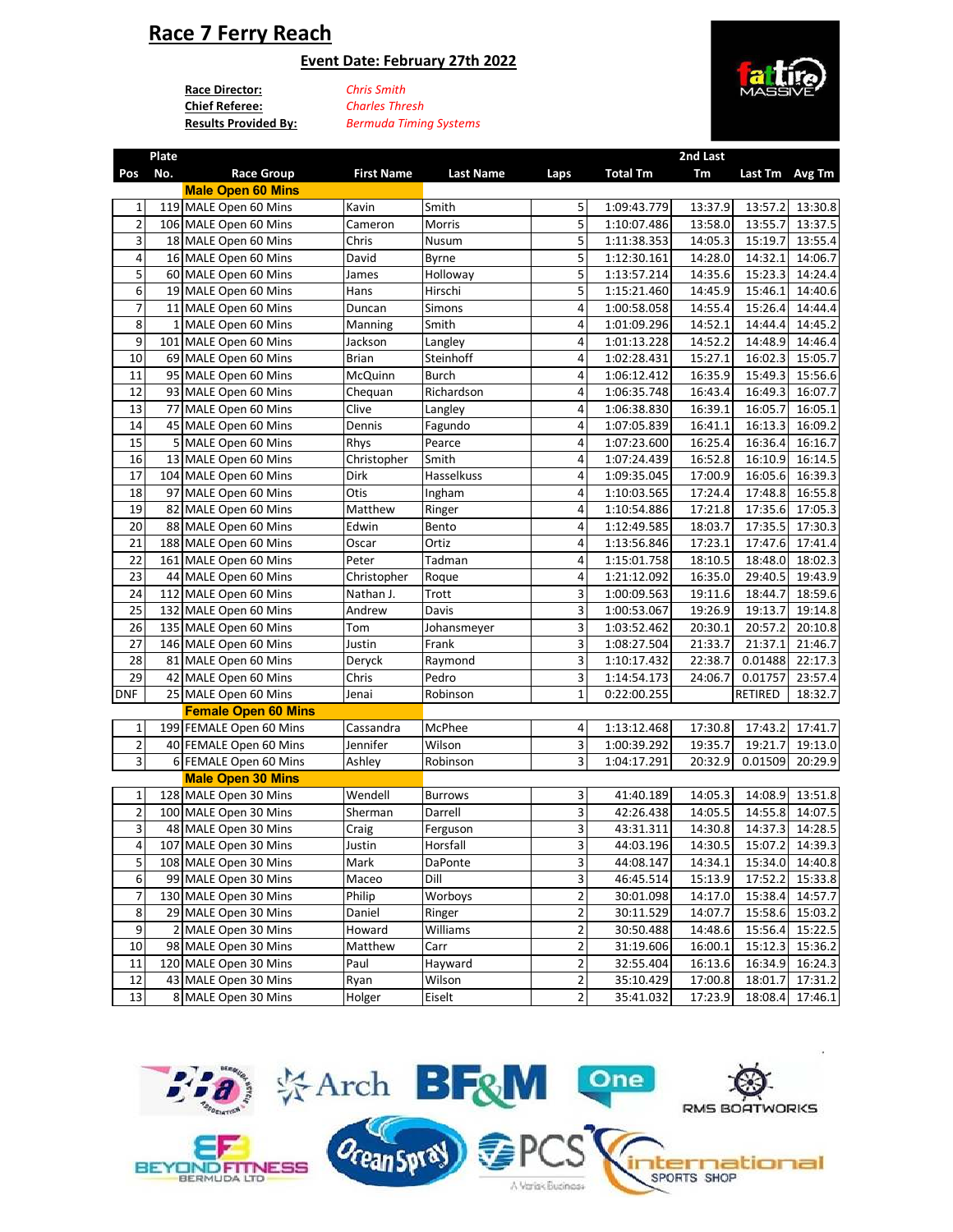# **Race 7 Ferry Reach**

### **Event Date: February 27th 2022**

**Race Director:** *Chris Smith* **Chief Referee:**

**Results Provided By:** *Bermuda Timing Systems Charles Thresh*



|                | Plate |                            |                   |                        |                         |                 | 2nd Last |                |                       |
|----------------|-------|----------------------------|-------------------|------------------------|-------------------------|-----------------|----------|----------------|-----------------------|
| Pos            | No.   | <b>Race Group</b>          | <b>First Name</b> | <b>Last Name</b>       | Laps                    | <b>Total Tm</b> | Tm       | Last Tm        | Avg Tm                |
| 14             |       | 207 MALE Open 30 Mins      | Dominic           | Smith                  | 2                       | 35:48.158       | 17:21.1  | 18:18.5        | 17:49.8               |
| 15             |       | 46 MALE Open 30 Mins       | Seamus            | Durkin                 | 2                       | 39:28.890       | 18:18.2  | 20:58.5        | 19:38.4               |
| 16             |       | 208 MALE Open 30 Mins      | Richard           | Jayes                  | $\overline{2}$          | 48:52.075       | 22:26.6  | 26:16.3        | 24:21.4               |
| <b>DNF</b>     |       | 204 MALE Open 30 Mins      | Justin            | Willmott               | $\mathbf{1}$            | 20:15.637       |          | <b>RETIRED</b> | 20:04.9               |
| <b>DNF</b>     |       | 148 MALE Open 30 Mins      | Delmair           | Trott                  |                         | 01:26.400       |          | RETIRED        |                       |
|                |       | <b>Female Open 30 Mins</b> |                   |                        |                         |                 |          |                |                       |
| $\mathbf{1}$   |       | 33 FEMALE Open 30 Mins     | Christine         | Soutter                | $\overline{2}$          | 34:27.414       | 16:43.4  | 17:33.5        | 17:08.4               |
| $\overline{2}$ |       | 21 FEMALE Open 30 Mins     | Jennifer          | Lightbourne            | $\overline{\mathbf{c}}$ | 34:27.938       | 16:39.0  | 17:39.2        | 17:09.1               |
| 3              |       | 50 FEMALE Open 30 Mins     | Zina              | Jones                  | $\overline{\mathbf{c}}$ | 37:25.541       | 17:51.7  | 19:22.3        | 18:37.0               |
| 4              |       | 129 FEMALE Open 30 Mins    | Florence          | Pedro                  | $\overline{2}$          | 44:14.898       | 21:12.3  | 22:50.3        | 22:01.3               |
| 5              |       | 203 FEMALE Open 30 Mins    | Rebecca           | May                    | $\overline{2}$          | 45:35.826       | 21:51.6  | 23:32.4        | 22:42.0               |
|                |       | <b>Male 13-16</b>          |                   |                        |                         |                 |          |                |                       |
| 1              |       | 14 MALE 13-16              | Gordon            | Smith                  | 3                       | 43:40.722       | 14:22.4  | 14:47.1        | 14:21.6               |
| $\overline{2}$ |       | 171 MALE 13-16             | Wyatt             | Hall                   | 3                       | 43:59.676       | 14:54.2  | 14:30.8        | 14:28.1               |
| 3              |       | 90 MALE 13-16              | Ollie             | Hayward                | $\overline{2}$          | 31:05.659       | 15:02.9  | 15:27.2        | 15:15.0               |
| 4              |       | 26 MALE 13-16              | Zachary           | Moniz                  | $\overline{2}$          | 33:26.775       | 16:13.9  | 16:37.3        | 16:25.6               |
| 5              |       | 38 MALE 13-16              | Joshua            | Wilson                 | $\overline{\mathbf{c}}$ | 34:54.562       | 16:49.9  | 17:25.9        | 17:07.9               |
| 6              |       | 4 MALE 13-16               | James             | MacFarlane             | $\overline{2}$          | 37:39.753       | 17:35.3  | 19:28.3        | 18:31.8               |
| 7              |       | 51 MALE 13-16              | Hudson            | Ferris                 | $\overline{\mathbf{c}}$ | 39:55.009       | 18:13.5  | 21:04.5        | 19:39.0               |
| 8              |       | 155 MALE 13-16             | Kieshaun          | Gibbons Johnson        | $\mathbf 1$             | 31:30.653       |          | 30:53.0        | 30:53.0               |
|                |       | Female 13-16               |                   |                        |                         |                 |          |                |                       |
| $\mathbf 1$    |       | 52 FEMALE 13-16            | Skye              | Ferguson               | $\overline{2}$          | 43:04.139       | 19:33.7  | 22:53.6        | 21:13.6               |
|                |       | <b>Male 9-12</b>           |                   |                        |                         |                 |          |                |                       |
| $\mathbf{1}$   |       | 78 Male 9-12               | Makao             | Butterfield            | 6                       | 18:24.979       | 03:07.4  | 03:29.8        | 03:03.2               |
| 2              |       | 79 Male 9-12               | Jeon              | Wolfe                  | 5                       | 15:33.286       | 03:10.9  | 03:10.3        | 03:05.8               |
| 3              |       | 110 Male 9-12              | Ray               | Richardson             | 5                       | 15:38.813       | 03:17.3  | 03:09.2        | 03:06.1               |
| 4              |       | 116 Male 9-12              | Philando          | $\overline{H}$ ill III | 5                       | 15:53.142       | 03:14.0  | 03:08.3        | 03:09.5               |
| 5              |       | 58 Male 9-12               | Dylan             | Eiselt                 | 5                       | 16:28.171       | 03:38.6  | 03:25.3        | 03:16.7               |
| 6              |       | 59 Male 9-12               | Sanchez           | Smith                  | 5                       | 17:00.218       | 03:21.4  | 03:21.9        | 03:22.6               |
| 7              |       | 80 Male 9-12               | Rylan             | Desilva                | 5                       | 17:30.547       | 03:26.7  | 03:55.2        | 03:29.0               |
| 8              |       | 150 Male 9-12              | Grayson           | <b>Tavares</b>         | 5                       | 17:52.200       | 03:56.8  | 03:48.2        | 03:33.5               |
| 9              |       | 31 Male 9-12               | Gladwyn           | Benjamin               | 5                       | 18:09.476       | 03:34.5  | 03:42.0        | 03:36.4               |
| 10             |       | 145 Male 9-12              | Austin            | Frank                  | 5                       | 18:25.476       | 03:44.8  | 03:46.1        | 03:39.9               |
| 11             |       | 117 Male 9-12              | Legend            | McIntosh               | 5                       | 18:25.682       | 03:39.4  | 03:45.2        | 03:38.8               |
| 12             |       | 186 Male 9-12              | Frith             | DeCouto                | 5                       | 18:29.008       | 03:35.4  | 03:41.6        | 03:40.0               |
| 13             |       | 173 Male 9-12              | Krayvon           | Bean-Burchall          | 5                       | 18:37.451       | 03:38.9  | 04:06.4        | 03:42.3               |
| 14             |       | 73 Male 9-12               | Mathis            | Stevens                | 5                       | 18:53.367       | 03:37.9  | 03:54.9        | 03:44.7               |
| 15             |       | 91 Male 9-12               | Aaron             | Lee                    | 4                       | 15:18.589       | 03:49.7  | 03:33.6        | 03:47.0               |
| 16             |       | 181 Male 9-12              | Aiden             | Cumberbatch            | 4                       | 15:19.633       | 03:48.2  | 04:05.7        | $\overline{0}$ 3:47.5 |
| 17             |       | 175 Male 9-12              | Freddie           | Jones                  | 4                       | 15:30.419       | 03:53.4  |                | 03:47.9 03:50.9       |
| 18             |       | 109 Male 9-12              | Abram             | DaPonte                | 4                       | 16:15.413       | 04:04.6  |                | 03:56.8 04:01.9       |
| 19             |       | 197 Male 9-12              | De'Ari            | Trott                  | 4                       | 16:39.860       | 04:16.1  | 04:27.7        | 04:07.6               |
| 20             |       | 30 Male 9-12               | Walker            | Smith                  | 4                       | 16:48.966       | 04:00.0  | 04:31.9        | 04:10.4               |
| 21             |       | 89 Male 9-12               | Hannes            | Swart                  | 4                       | 16:58.605       | 04:04.7  | 04:23.8        | 04:12.2               |
| 22             |       | 184 Male 9-12              | Henry             | Fields                 | 4                       | 17:13.876       | 04:18.6  | 04:24.2        | 04:15.9               |
| 23             |       | 28 Male 9-12               | Xonti             | Burch                  | 4                       | 18:15.093       | 04:39.8  | 04:16.8        | 04:31.1               |
| 24             |       | 70 Male 9-12               | Alfie             | Jansma                 | 4                       | 18:47.050       | 04:50.3  | 04:45.5        | 04:39.6               |
| 25             |       | 76 Male 9-12               | Sean              | Pedro                  | 4                       | 19:11.315       | 04:59.1  | 05:08.4        | 04:46.2               |
| 26             |       | 177 Male 9-12              | Charlie           | Wilmott                | $\vert$                 | 15:24.348       | 05:20.5  | 04:57.4        | 05:04.6               |
|                |       |                            |                   |                        |                         |                 |          |                |                       |